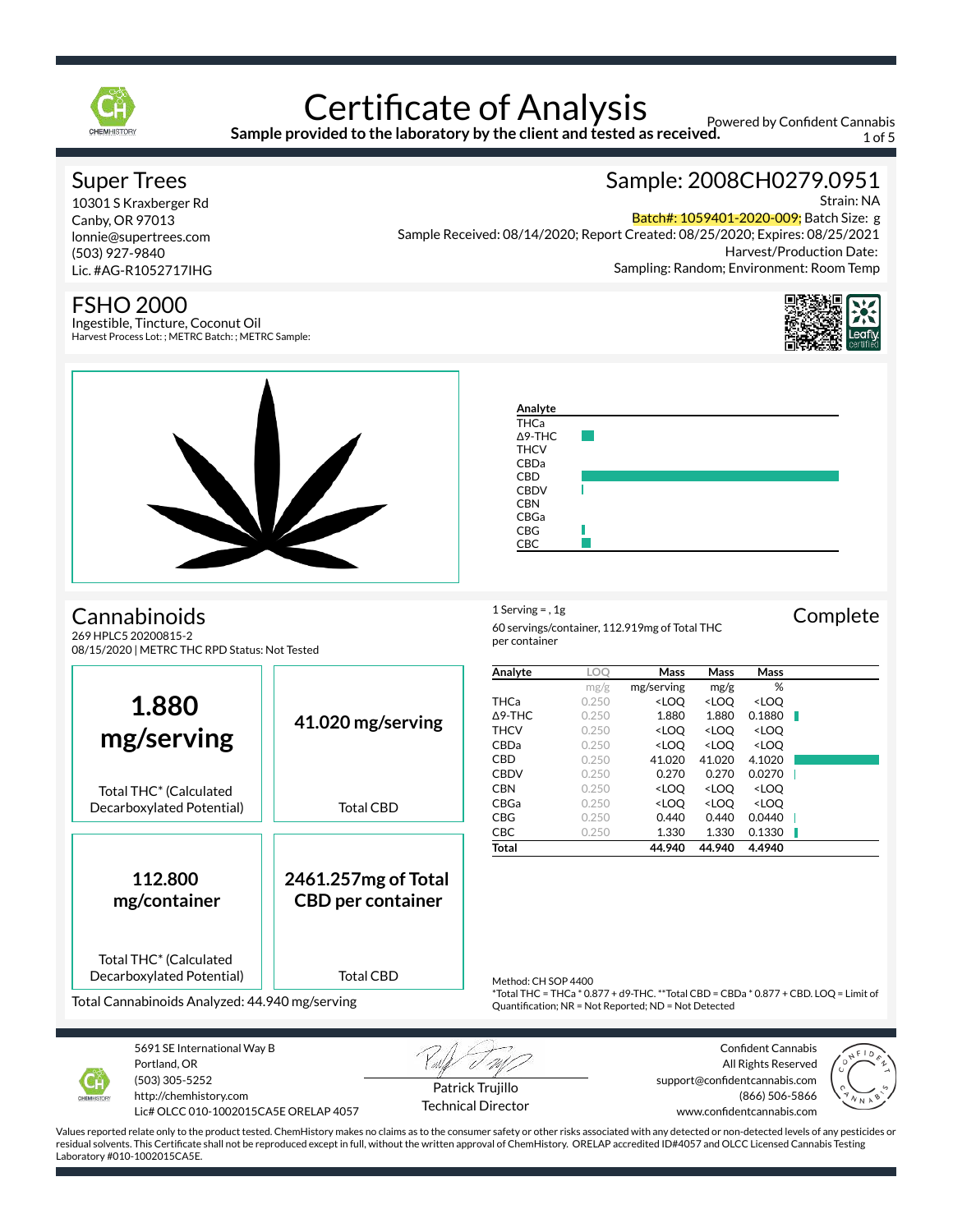

2 of 5

### Super Trees

10301 S Kraxberger Rd Canby, OR 97013 lonnie@supertrees.com (503) 927-9840 Lic. #AG-R1052717IHG

### FSHO 2000

Ingestible, Tincture, Coconut Oil Harvest Process Lot: ; METRC Batch: ; METRC Sample:

### Microbials

08/17/2020

#### Sample: 2008CH0279.0951 Strain: NA Batch#: 1059401-2020-009; Batch Size: g

Sample Received: 08/14/2020; Report Created: 08/25/2020; Expires: 08/25/2021 Harvest/Production Date: Sampling: Random; Environment: Room Temp



## **Complete**

| Analyte      | Limit | Units                              | <b>Status</b> |
|--------------|-------|------------------------------------|---------------|
|              | CFU/g | CFU/g                              |               |
| Yeast & Mold |       | <loo< td=""><td>Tested</td></loo<> | Tested        |

Method: AOAC Method 997.02 & 990.12; Based on wet weight; CFU = Colony Forming Unit; TNC = Too Numerous to Count; NR = Not Reported; ND = Not Detected



5691 SE International Way B Portland, OR (503) 305-5252 http://chemhistory.com

Lic# OLCC 010-1002015CA5E ORELAP 4057



Technical Director

Confident Cannabis All Rights Reserved support@confidentcannabis.com (866) 506-5866 www.confidentcannabis.com

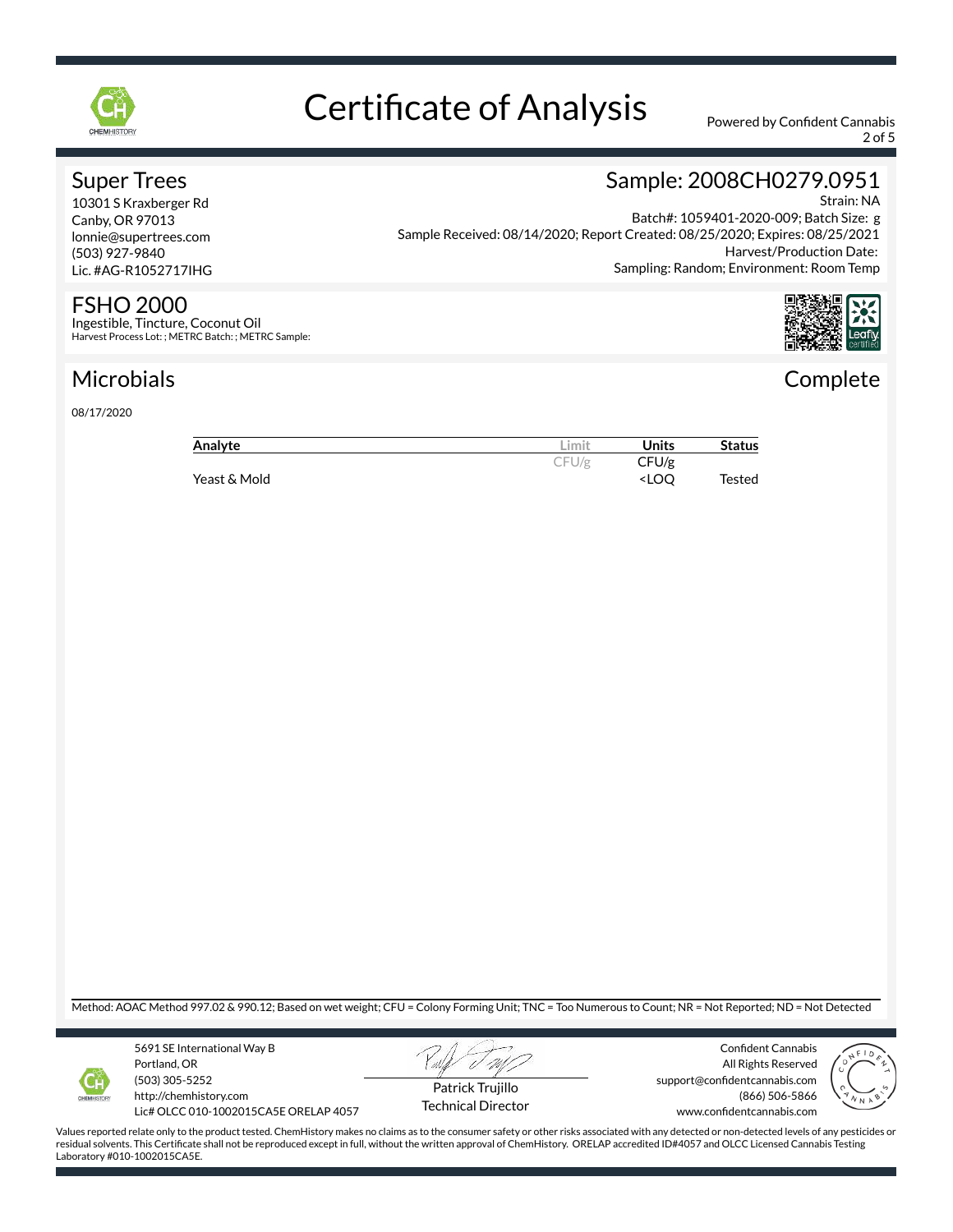

3 of 5

Sample: 2008CH0279.0951

### Super Trees

10301 S Kraxberger Rd Canby, OR 97013 lonnie@supertrees.com (503) 927-9840 Lic. #AG-R1052717IHG

#### Strain: NA Batch#: 1059401-2020-009; Batch Size: g Sample Received: 08/14/2020; Report Created: 08/25/2020; Expires: 08/25/2021 Harvest/Production Date: Sampling: Random; Environment: Room Temp



#### FSHO 2000

Ingestible, Tincture, Coconut Oil Harvest Process Lot: ; METRC Batch: ; METRC Sample:

## Quality Control Data

| <b>Analytical Batch ID</b> | QC Sample ID  | Assay Name   | <b>QC Category Name</b> |
|----------------------------|---------------|--------------|-------------------------|
| 269 HPLC5 20200815-2       | PMB08142001IN | Cannabinoids | Blank                   |
| <b>QC Notes</b>            |               |              |                         |
| None                       |               |              |                         |

| Compounds      | <b>Blank Result</b> | Blank Max % (LOO) | <b>Blank Result %</b>        | <b>Notes</b> |
|----------------|---------------------|-------------------|------------------------------|--------------|
| THCa           |                     | 0.05              | <loo< td=""><td></td></loo<> |              |
| $\Delta$ 9-THC |                     | 0.05              | <loo< td=""><td></td></loo<> |              |
| CBDa           |                     | 0.05              | <loo< td=""><td></td></loo<> |              |
| CBD            |                     | 0.05              | <loc< td=""><td></td></loc<> |              |



5691 SE International Way B Portland, OR (503) 305-5252 http://chemhistory.com Lic# OLCC 010-1002015CA5E ORELAP 4057

Confident Cannabis All Rights Reserved support@confidentcannabis.com (866) 506-5866 www.confidentcannabis.com

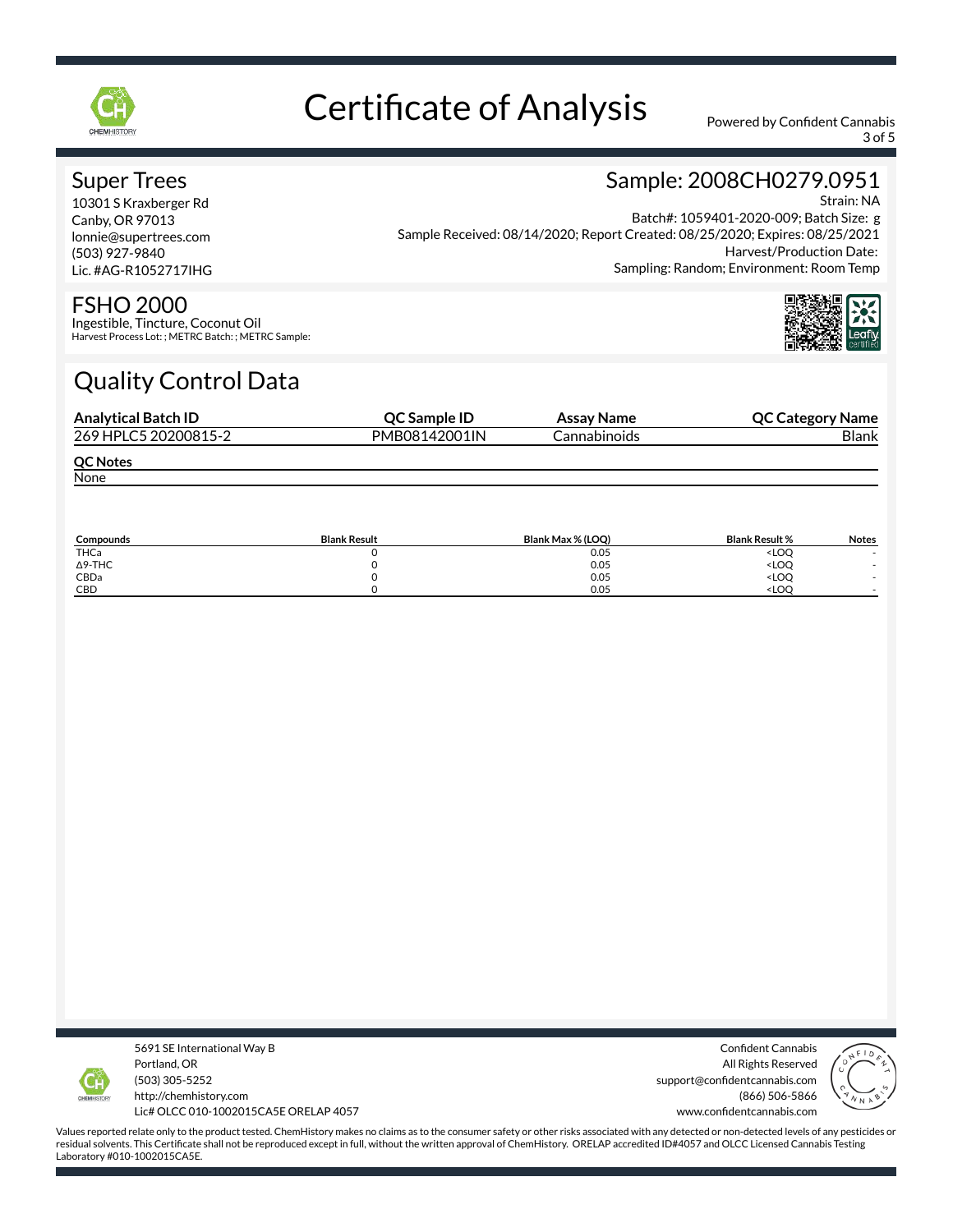

4 of 5

Sample: 2008CH0279.0951

### Super Trees

10301 S Kraxberger Rd Canby, OR 97013 lonnie@supertrees.com (503) 927-9840 Lic. #AG-R1052717IHG

#### Strain: NA Batch#: 1059401-2020-009; Batch Size: g Sample Received: 08/14/2020; Report Created: 08/25/2020; Expires: 08/25/2021 Harvest/Production Date: Sampling: Random; Environment: Room Temp



#### FSHO 2000

Ingestible, Tincture, Coconut Oil Harvest Process Lot: ; METRC Batch: ; METRC Sample:

## Quality Control Data

| <b>Analytical Batch ID</b> | QC Sample ID   | Assay Name   | <b>QC Category Name</b> |
|----------------------------|----------------|--------------|-------------------------|
| 269 HPLC5 20200815-2       | PLCS08142001IN | Cannabinoids | Lab Control Sample      |
| <b>QC Notes</b>            |                |              |                         |
| None                       |                |              |                         |

| Compounds      | LCS Result (%) | <b>LCS Spike</b> | LCS % Rec | % Limits   | <b>Notes</b>      |
|----------------|----------------|------------------|-----------|------------|-------------------|
| THCa           | 1.68           | 1.63             | 103.07    | $70 - 130$ |                   |
| $\Delta$ 9-THC | 1.86           | 1.76             | 105.68    | $70 - 130$ |                   |
| CBDa           | 0.14           | 0.08             | 175       | $70 - 130$ | Above Limit Range |
| CBD            | 1.36           | 1.25             | 108.8     | $57 - 143$ |                   |



5691 SE International Way B Portland, OR (503) 305-5252 http://chemhistory.com Lic# OLCC 010-1002015CA5E ORELAP 4057

Confident Cannabis All Rights Reserved support@confidentcannabis.com (866) 506-5866 www.confidentcannabis.com